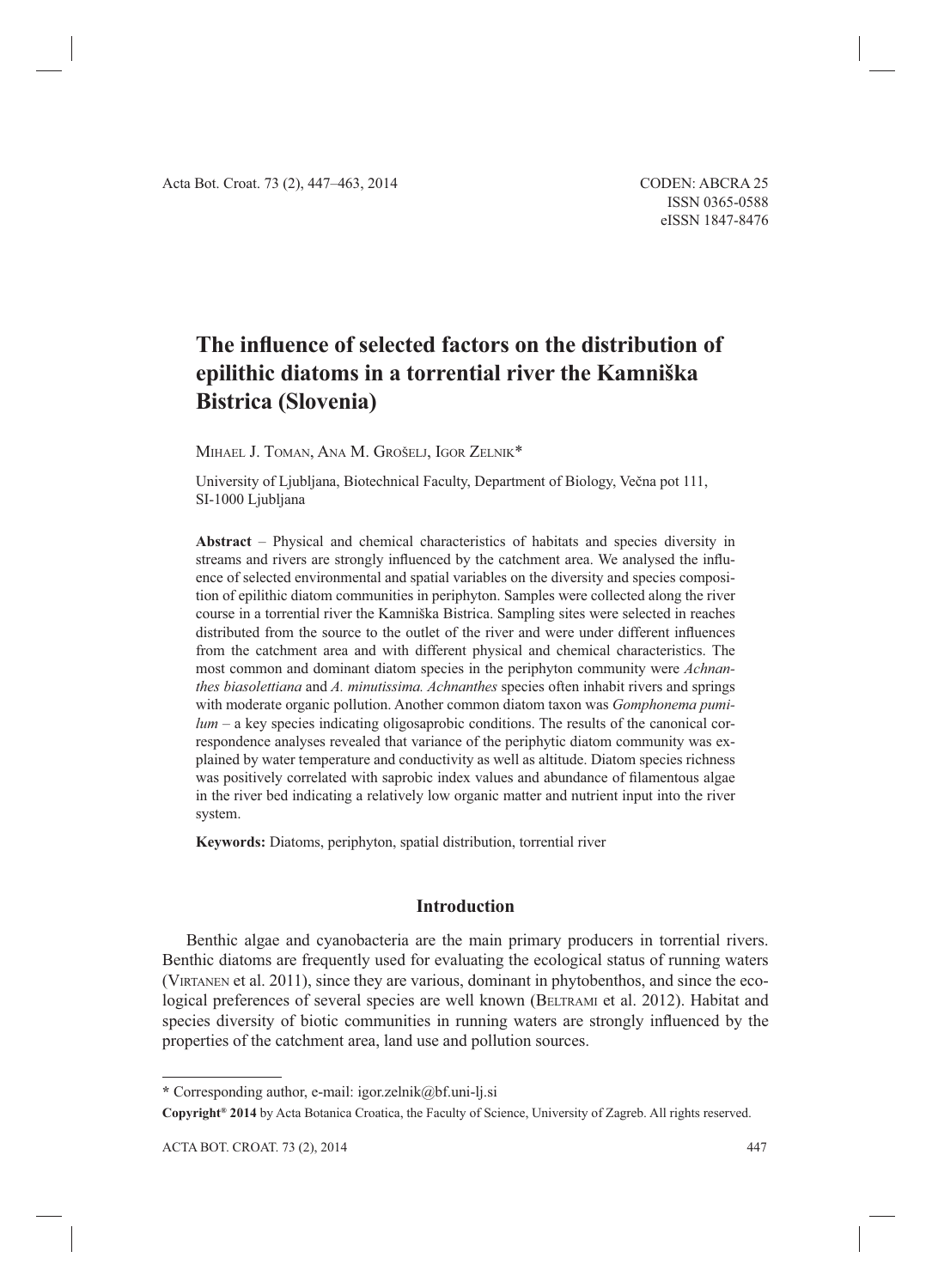Diatoms colonize different aquatic habitats and substrates. They are a taxonomically diverse group with high sensitivity to chemical stressors (MARTÍNEZ DE FABRICIUS et al. 2003, FRANKOVICH et al. 2006, KISS et al. 2012), and vary spatially and temporally (PASSY 2007, SOININEN 2007). The relationships between diatoms and environmental variables were shown by many authors (JASPRICA and HAFNER 2005, PASSY 2007, SOININEN 2007, LANGE et al. 2011, JASPRICA et al. 2012, VIRTANEN and SOININEN 2012, XU et al. 2012).

Species diversity and abundance of diatoms are controlled by environmental factors like nutrients, temperature, light intensity, grazing pressure, substrate stability and discharge (IZAGIRRE and ELOSEGI 2005). Major environmental determinants for diatom distribution in streams, as reported by SOININEN (2007) are: pH, conductivity, total phosphorus, temperature, alkalinity, altitude, nitrates, calcium, biological oxygen demand (BOD), chlorophyll *a* and substrate type. LANGE et al. (2011) found that light availability, nutrient concentrations and grazing pressure determined the stream diatom community composition. BELTRAMI et al. (2012) stressed that altitude and geology were the main factors determining diatom communities in alpine streams. BIGGS and CLOSE (1989) suggested that disturbances such as spates reduce the effect of grazing pressure, because recolonization of invertebrates is usually slow compared to periphyton growth.

For the effective implementation of the European Water Framework Directive (WFD) the member states are supposed to provide the unimpacted reference state of the system (KELLY et al. 2012, VÁRBÍRÓ et al. 2012). The potential of diatoms as bioindicators for the assessment of water quality and reference conditions is well known (ALMEIDA and FEIO 2012)

Samples were collected along the river's course in different seasons. Hydrological conditions in the Kamniška Bistrica are well known; several times per year the flow increases 10–20 fold compared to the basal flow. Studies dealing with the relationship between environmental variables and algal communities in Slovenia have been performed only in extreme environments (KRIVOGRAD KLEMENČIČ et al. 2010, KRIVOGRAD KLEMENČIČ and TOMAN 2010), while the distribution of diatoms along the gradients in running waters is poorly known. Also, no seasonal studies of environmental and spatial effects on diatom communities in this river or other similar rivers in the region have been completed, and therefore no comparisons with previous studies were possible.

The main goal of this research was to investigate the influence of selected environmental, spatial and temporal factors on the species composition and diversity of epilithic diatom assemblages to investigate their use as indicators in torrential rivers.

## **Materials and methods**

#### **Study area**

The Kamniška Bistrica River is a left tributary of the Sava River and an important part of the Danube catchment area, collecting water from the southern belt of the limestone Alps. The length of the river is  $32.8 \text{ km}$ , drainage area  $546.1 \text{ km}^2$  and the average (annual) discharge is about 7 m<sup>3</sup> s<sup>-1</sup>. The karstic source (46°19'35.83"N, 14°35'15.45"E) is at an altitude of 600 m a.s.l. The riverbed mainly consists of limestone and magnesium limestone (dolomite) of Middle to Early Jurassic age (BUSER 2009). The catchment area is characterized by dispersed settlements, agricultural land, farms and different kinds of industry, all of which are potential sources of inorganic and organic compounds (Tab. 1).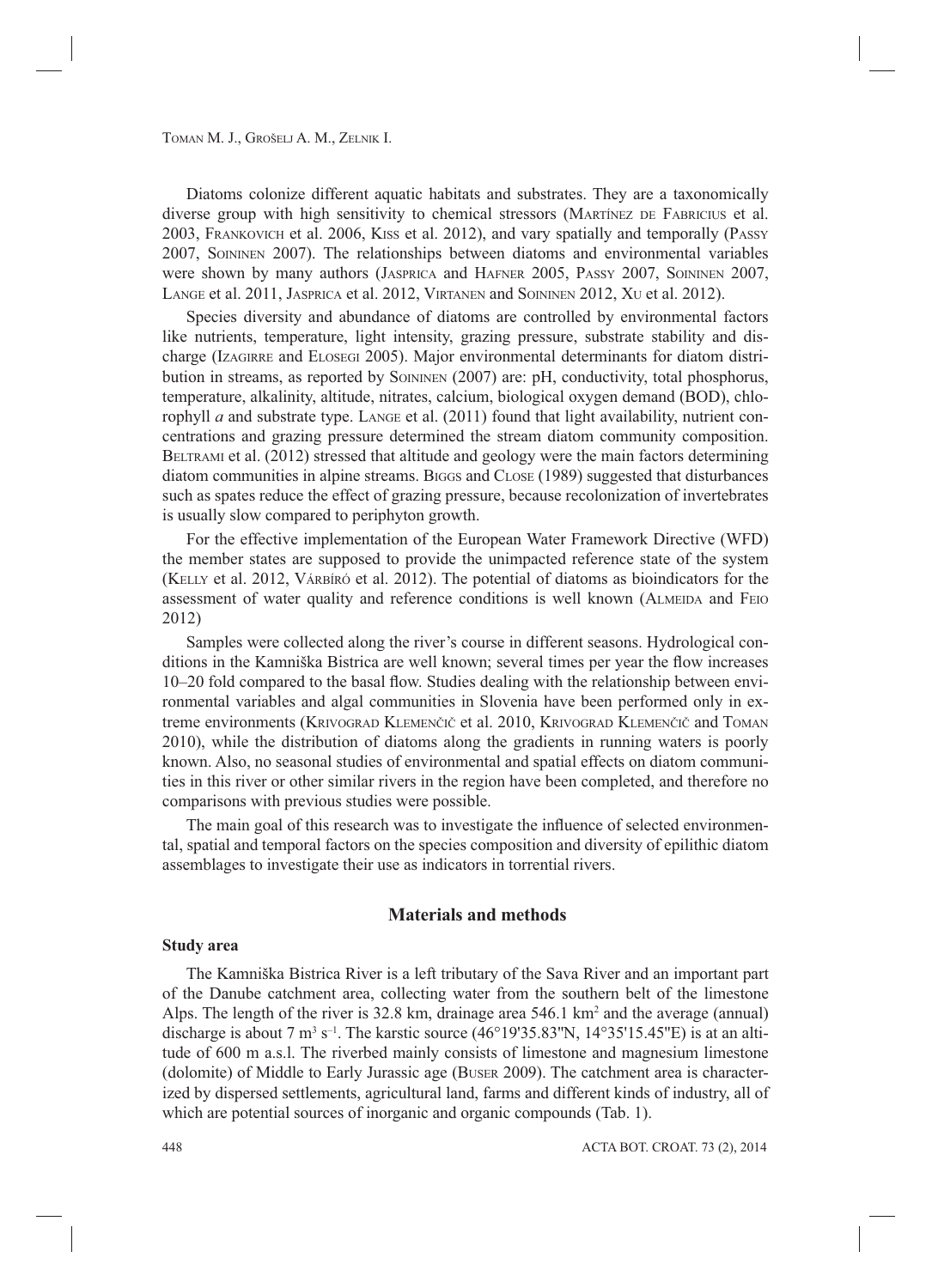| Site           | Coordinates                  | Altitude<br>(m) | Distance from<br>source (km) | Channel<br>width (m) | Description and land-use                                                                                                                                                                      |
|----------------|------------------------------|-----------------|------------------------------|----------------------|-----------------------------------------------------------------------------------------------------------------------------------------------------------------------------------------------|
| K1             | 46°19'35.8"N<br>14°35'15.5"E | 582             | 0.8                          | 5.3                  | L-bank: forest; R-bank: forest, dry<br>channel, grassland and pastures,<br>parking area with cottage and<br>restaurant.                                                                       |
| K <sub>2</sub> | 46°16'57.0"N<br>14°36'54.5"E | 477             | 4.7                          | 11.0                 | L-bank: meadow, vegetable-garden,<br>road and parking place, restaurant,<br>forest; R-bank: forest.                                                                                           |
| K <sub>3</sub> | 46°14'47.4"N<br>14°36'08.2"E | 402             | 9.1                          | 14.7                 | L-bank: floodplain wood; R-bank:<br>floodplain wood, meadows, road,<br>downstream settlements, factory,<br>quarry.                                                                            |
| K4             | 46°07'37.6"N<br>14°36'25.3"E | 289             | 24.8                         | 22.1                 | Regulated channel; remnants of<br>lowland oak-hornbeam forest,<br>riparian zone with clearings<br>overgrown with invasive alien<br>plant species, settlements.                                |
| K <sub>5</sub> | 46°05'18.9"N<br>14°37'34.3"E | 269             | 30.9                         | 22.7                 | Regulated channel; degraded banks,<br>overgrown with invasive alien plants<br>and pioneer shrubs and trees;<br>improved grassland, settlement,<br>remnants of lowland oak-hornbeam<br>forest. |

**Tab. 1.** Sampling sites on the Kamniška Bistrica river and some of their characteristics; L – left, R – right.

## **Sampling and laboratory analyses**

Samples were taken at five sampling sites (Tab. 1) in March, July and August. The sample from the beginning of March is considered a winter sample due to the very low temperatures. The sample from the beginning of July represents a transition between spring and summer, since there was a longer period of rainy and relatively cold weather and elevated discharge as well. The sample from the end of August is a typical summer sample. Epilithic diatoms in the periphyton communities were sampled from stones ( $\varphi = 6{\text -}20$  cm) at each site, by scraping and brushing off the stone surface  $(5 \text{ cm}^2 \text{ per stone})$ . Samples for diatom identification were preserved in 4% formaldehyde, samples for chlorophyll *a* analyses were stored at 4  $^{\circ}$ C. For taxonomic identification all samples were diluted to 50 mL, homogenized with a magnetic stirrer and subsamples were treated with concentrated nitric acid  $(HNO<sub>3</sub>)$ . Permanent slides of diatom frustules were prepared using the high refraction mountant Naphrax®. Diatom taxa were identified and counted using an Olympus CX41 microscope with an oil-immersion objective at a magnification of  $1000\times$ , taxonomy followed KRAMER and LANGE-BERTALOT (1991). The proportion of diatoms, Cyanobacteria and other algae were analysed at a magnification of  $400\times$ . Cyanobacteria and other non-diatom algae were identified using HINDÁK et al. (1978), BIGGS and KILROY (2000), KOMÁREK and ANAGNOSTIDIS (2002). Proportions of diatom taxa among all algae were obtained by further division of their total share according to the proportions of counted frustules at a magnification of 1000×.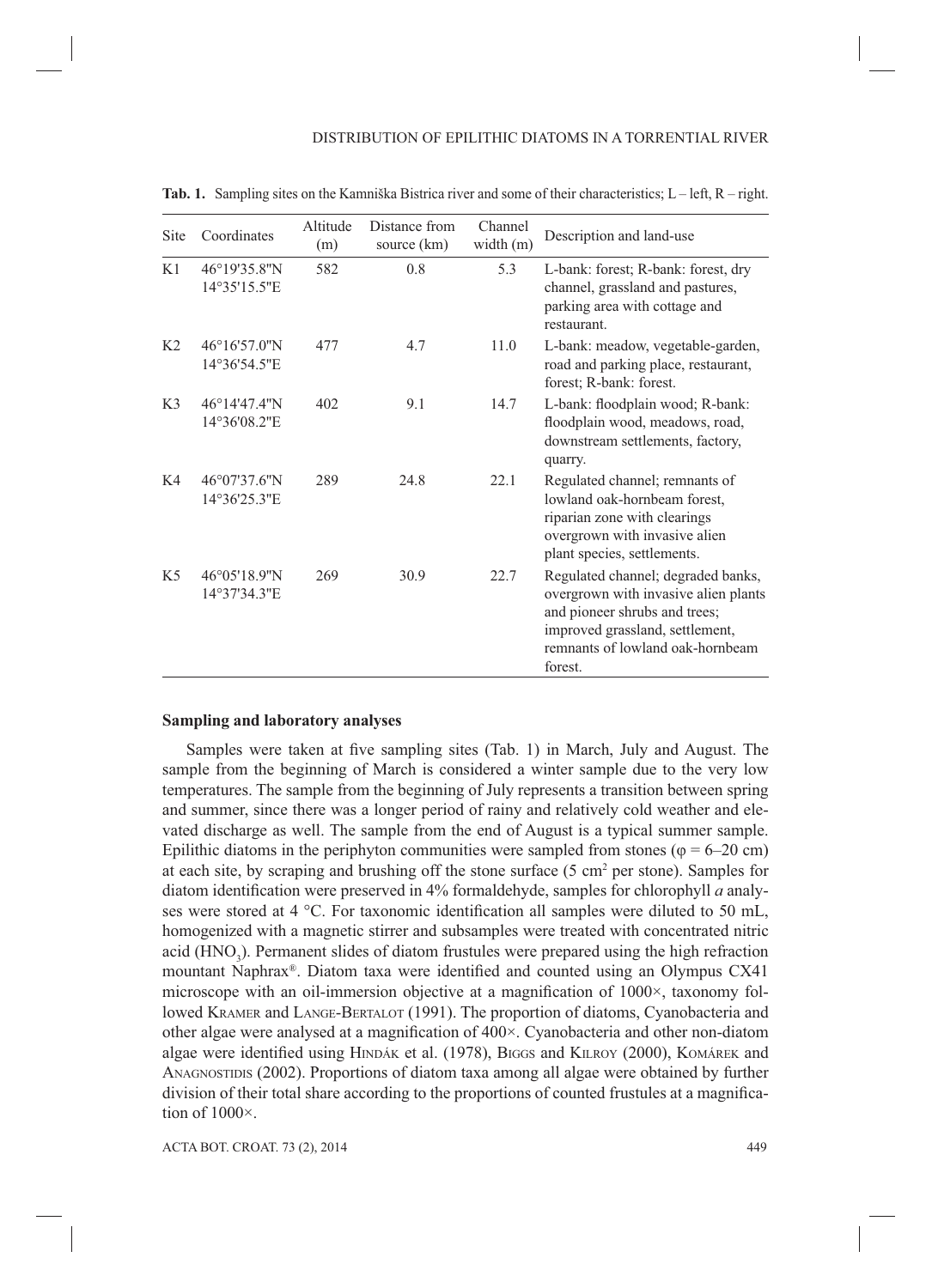At each sampling site selected physical and chemical parameters were measured (water depth, current velocity, pH,  $O_2$  concentration,  $O_2$  saturation, temperature and conductivity), using the portable multi-meter PCD 650 (Eutech Instruments, Singapore). Light intensity was measured with the point sensor LI-1000 (LI-COR). The cover of inorganic and organic substrate was estimated according to the AQEM (2002) protocol (Tab. 2). Shading was calculated as the ratio between the height and density of riparian vegetation and the width of the channel.

| Type of substrate  | K1 | K <sub>2</sub> | K <sub>3</sub> | K4           | K5 |
|--------------------|----|----------------|----------------|--------------|----|
| Filamentous algae  | 12 | 3              | 3              | 20           | 22 |
| <b>Mosses</b>      | 17 | 5              | 4              | 4            | 5  |
| Terrestrial plants | 3  | 3              | 3              | 3            | 3  |
| Xylal              | 4  | 3              | 5              |              | 4  |
| <b>CPOM</b>        | 3  | 3              | 3              | 3            | 3  |
| <b>FPOM</b>        | 0  | $\Omega$       | 3              | 3            | 3  |
| Megalithal         | 50 | 35             | 3              | 3            | 3  |
| Macrolithal        | 20 | 45             | 25             | 30           | 25 |
| Mesolithal         | 10 | 15             | 45             | 50           | 45 |
| Microlithal        | 5  | 5              | 10             | 10           | 15 |
| Akal               | 15 | O              | 5              | 3            | 5  |
| Psammal            | 0  | O              | 3              | $\mathbf{0}$ | 5  |
| Argyllal           |    |                |                |              | 3  |

**Tab. 2.** The structure of organic and inorganic substrates at the sampling sites (K1–K5). Mean coverage (%) of each fraction of the substrate; CPOM – coarse particulate organic matter, FPOM  $-$  fine particulate organic matter.

Water samples were analyzed in the laboratory. Water transparency and the chlorophyll *a* content were measured spectrophotometrically. Concentration of nitrates were measured with the Na-salicylate method (MONTEIRO et al. 2003), while the soluble reactive phosphorus  $(SRP)$  was measured using the  $SnCl<sub>2</sub>$  method (APHA 1998). Periphyton biomass was also determined as dry weight (at 105  $^{\circ}$ C) of the biofilm covering the sampled stones scratched from the 5 cm<sup>2</sup> rectangle. Results of these measurements are given in table 3.

## **Data analyses**

Relative abundance (percentage values) of the diatom taxa were calculated for each sample (Tab. 4) and used in further analyses. The Shannon-Wiener (S-W) diversity index was used to estimate diatom diversity and the saprobic index (SI) was calculated using saprobic  $(s_i)$  and indicator values  $(G_i)$  according to Kosi et al. (2006) to determine water quality using the following formula:

$$
SI = \frac{\sum_{i=1}^{n} (h_i \times G_i \times s_i)}{\sum_{i=1}^{n} (h_i \times G_i)}
$$

 $(h<sub>i</sub> - abundance of the taxon i; n-number of taxa)$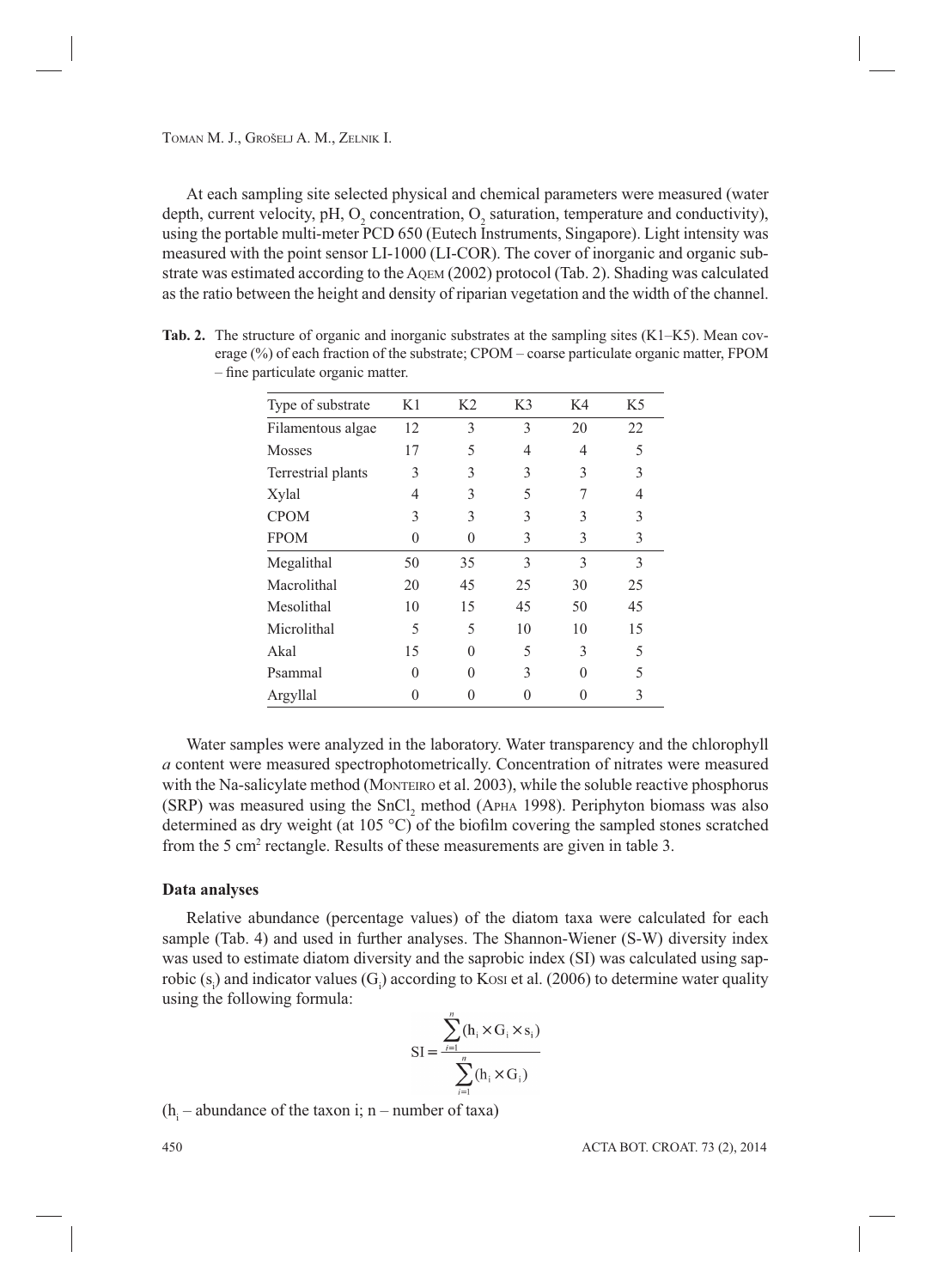| diam's main was                      |  |
|--------------------------------------|--|
|                                      |  |
|                                      |  |
| $\frac{1}{2}$                        |  |
|                                      |  |
| į                                    |  |
|                                      |  |
| $\frac{1}{2}$                        |  |
|                                      |  |
|                                      |  |
|                                      |  |
|                                      |  |
| i<br>I<br>I<br>I<br>I<br>I<br>I<br>I |  |
| $\ddot{\phantom{a}}$                 |  |
|                                      |  |
| l                                    |  |
|                                      |  |
| $\frac{1}{2}$                        |  |
|                                      |  |
| ちょうしゅう ちょうしょう                        |  |
|                                      |  |
|                                      |  |
| י<br>י<br>ĺ                          |  |

|                                                                                      | KI             |      |      |                  | Κ2               |                  |              | K3     |        |         | Κ4             |         |                   | K5            |                  |
|--------------------------------------------------------------------------------------|----------------|------|------|------------------|------------------|------------------|--------------|--------|--------|---------|----------------|---------|-------------------|---------------|------------------|
| Mean<br>Variable                                                                     | Min.           |      | Max. | Mean             | Мiп.             | Max.             | Mean         | Min.   | Max.   | Mean    | Min.           | Max.    | Mean              | Min.          | Max              |
| 0.69<br>Shading                                                                      |                | 0.57 | 0.75 | 0.30             | 0.18             | 0.36             | 0.29         | 0.20   | 0.34   | 0.20    | 0.14           | 0.23    | 0.07              | 0.04          | 0.09             |
| $\Xi$<br>Light intensity at surface<br>( $\mu$ mol m <sup>-2</sup> s <sup>-1</sup> ) |                | 84   | 145  | 1547             | 1280             | 1780             | 1202         | 145    | 1731   | 1018    | 113            | 1511    | 868               | $\frac{1}{4}$ | 1523             |
| 0.4<br>Relative light intensity                                                      | $\overline{c}$ |      | 0.6  | $\overline{1.0}$ | 0.9              | $\overline{1.0}$ | 0.9          | 0.7    | 1.0    | 0.9     | 0.6            | $1.0\,$ | 0.9               | 0.7           | $\overline{1.0}$ |
| $\overline{\infty}$<br>Biomass of periphyton $(g m^{-2})$                            |                | 22   | 151  | 30               | $\overline{17}$  | 37               | 45           | 27     | 58     | 88      | $\mathfrak{L}$ | 178     | $\overline{9}$    | 22            | 226              |
| 0.43<br>Current velocity (m s <sup>-1</sup> )                                        |                | 0.39 | 0.46 | 0.53             | 0.35             | 0.67             | 0.58         | 0.44   | 0.84   | 0.42    | 0.29           | 0.57    | $\overline{0.71}$ | 0.43          | 0.93             |
| 0.33<br>Water depth (m)                                                              |                | 0.23 | 0.45 | 0.43             | 0.26             | 0.53             | 0.40         | 0.19   | 0.50   | 0.23    | 0.09           | 0.45    | 0.29              | 0.17          | 0.50             |
| 0.54<br>Discharge (m <sup>3</sup> s <sup>-1</sup> )                                  |                | 0.46 | 0.67 | 1.94             | 1.66             | 2.39             | 2.80         | 2.39   | 3.44   | 1.34    | 1.15           | 1.65    | 2.23              | 06.1          | 2.74             |
| 5.4<br>Temperature (°C)                                                              |                | 5.3  | 5.6  | 7.5              | $6.0\,$          | 8.4              | 10.5         | 6.6    | 12.9   | 14.8    | 6.0            | 19.6    | 13.2              | $6.7$         | 17.5             |
| $7.7\,$<br>짐                                                                         |                | 7.4  | 8.3  | 8.0              | 7.7              | 8.4              | $\,8.0$      | 7.7    | 8.5    | $8.3\,$ | 8.0            | $8.7\,$ | 7.5               | 7.3           | $7.8\,$          |
| 164<br>Conductivity ( $\mu$ S cm <sup>-1</sup> )                                     |                | 155  | 173  | 208              | $\overline{190}$ | 230              | 233          | 215    | 260    | 360     | 319            | 400     | 485               | 435           | 517              |
| 10.7<br>$\mathrm{O}_2$ (mg $\mathrm{L}^{-1})$                                        |                | 8.9  | 11.6 | 11.4             | 11.0             | $\overline{21}$  | 11.4         | 10.6   | 12.7   | 11.8    | 9.5            | 14.6    | 10.7              | 9.4           | 12.6             |
| $\ast$<br>$\mathrm{SRP}\,(\mathrm{mg}\,\mathrm{L}^{-1})$                             | ∗              |      | 0.01 | $\ast$           | $\ast$           | 0.02             | $\ast$       | $\ast$ | $\ast$ | $\ast$  | ∗              | 0.03    |                   | 0.06          | 0.22             |
| $\overline{1}$<br>Nitrate $(mg L^{-1})$                                              | $\Xi$          |      | 2.0  | $3.\overline{5}$ | 1.9              | 5.9              | Ċ,<br>$\sim$ | 1.7    | 2.6    | 3.0     | ڢ<br>$\sim$    | 3.4     | 8.9               | 8.6           | 9.4              |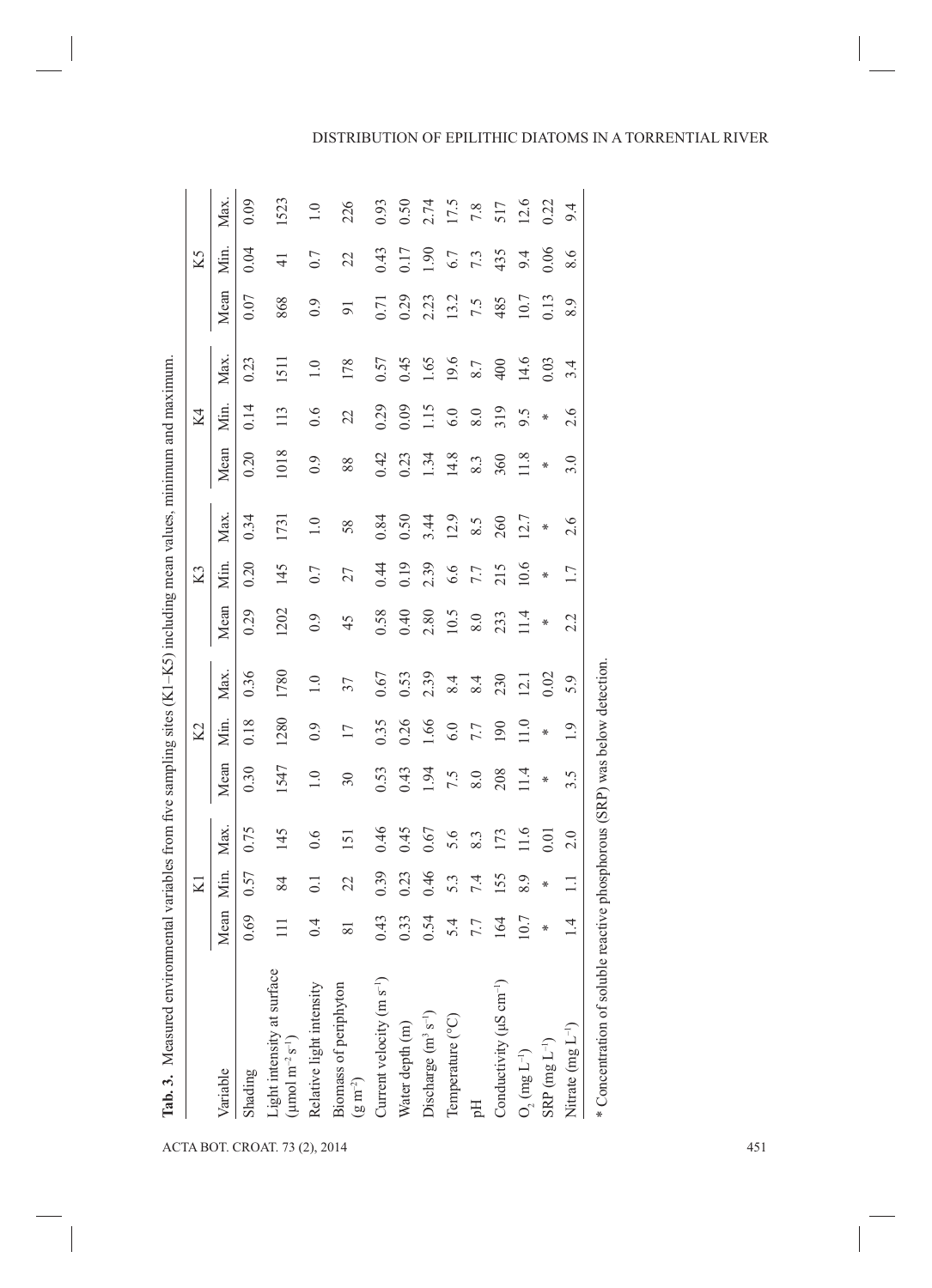| Site                                       |                  | KI     |                          |                 | Κ2              |                          |                | К3              |                   |              | Κ4              |                |               | K5              |                       |
|--------------------------------------------|------------------|--------|--------------------------|-----------------|-----------------|--------------------------|----------------|-----------------|-------------------|--------------|-----------------|----------------|---------------|-----------------|-----------------------|
| Number of diatom taxa per site             |                  | 25     |                          |                 | $\frac{8}{2}$   |                          |                | 25              |                   |              | 4               |                |               | 35              |                       |
| Month                                      | Z                |        | ≺                        | ⋝               | ⊢               | ≺                        | ⊠              | ⊢               | ⋖                 | Σ            | ∽               | ⋖              | ⋝             |                 | ≺                     |
| Number of diatom taxa per sample           | $\overline{17}$  | 18     | $\overline{17}$          | $\overline{13}$ | $\mathbf{1}3$   | $\overline{10}$          |                | $\overline{17}$ | $\overline{c}$    | ಸ            | $\overline{31}$ | 34             | 27            | 28              | $\overline{24}$       |
| S-W diversity index                        | 2.45             | $-45$  | 1.73                     | 1.35            | 1.50            | 1.58                     | .55            | 1.45            | 1.90              | 3.09         | 2.12            | 3.74           | 2.59          | 3.36            | 1.20                  |
| Saprobic index (all algae)                 | 1.88             | 1.83   | 1.84                     | 1.24            | 1.72            | 1.82                     | 62             | 1.88            | $\overline{1.71}$ | 1.99         | 1.88            | 2.01           | 1.92          | $\overline{14}$ | 2.14                  |
| Saprobic index (diatoms)                   | 1.69             | 1.79   | 1.90                     | 1.70            | <u>S</u>        | 1.80                     | <b>1.75</b>    | 1.77            | 1.77              | 1.90         | 1.77            | 2.07           | 1.94          | 1.88            | 2.21                  |
| % of diatoms in phytobenthos               | 59               | 53     | 28                       | 43              | 36              | 43                       | 50             | 56              | 39                | 92           | 63              | 77             | 85            | 29              | $\sqrt{2}$            |
| % of diatom species:                       |                  |        |                          |                 |                 |                          |                |                 |                   |              |                 |                |               |                 |                       |
| ā<br>Achnanthes minutissima Kützir         | 32               | 38     | ິຈິ                      | $\mathbf{S}$    | 32              | 56                       | $\mathbf{z}$   | ត               | 34                | ๑            |                 | ສ              | $\sim$        | $\mathbf{z}$    |                       |
| Achnanthes biasolettiana Grunow            | 28               | 56     | $\overline{\mathbf{37}}$ | ∞               | 55              | $\overline{\mathbf{30}}$ | ۰              | $\mathcal{F}$   | 53                | m            | ℥               |                |               | 26              |                       |
| Gomphonema pumilum Grunow                  | 23               | 3      | $\overline{ }$           | ಠಿ              | $\overline{12}$ | ゠                        | $\mathbb{S}^3$ | $\mathbf 2$     | $\mathbf 2$       | ┿            | $^+$            |                | $^+$          | +               |                       |
| Diatoma vulgaris Bory                      | $^+$             | $^+$   |                          | J               | $^+$            |                          | $^+$           | ı               | ┿                 | $\mathbf{r}$ |                 | 3              | 3             |                 |                       |
| Navicula menisculus Schumann               |                  |        |                          | $^+$            |                 |                          | $^+$           | ı               | $^+$              | $^+$         |                 | $\overline{ }$ | $\mathcal{L}$ | 4               |                       |
| Ehrenberg<br>Navicula lanceolata (Agardh)  | ı                | $^{+}$ | $^+$                     | $^+$            | ı               |                          | $^{+}$         |                 |                   | 38           |                 |                | 58            | 4               |                       |
| Nitzschia fonticola Grunow                 | 5                | J      |                          | $^{+}$          |                 |                          | $^+$           | $^+$            | $^+$              | 15           | $\mathcal{C}$   | m              | 5             | 4               | ७                     |
| Cocconeis placentula Ehrenberg             | $^+$             | $^+$   | $^+$                     | $^{+}$          | $^+$            | $^+$                     |                |                 | 4                 | $^+$         | ≘               | ⊵              | $^+$          | Ξ               |                       |
| Gomphonema olivaceum (Hornemann) Brébisson | $\mathrel{\sim}$ | $^{+}$ |                          | $\mathcal{C}$   | $^{+}$          |                          |                |                 |                   | 4            |                 | $\bullet$      | L             | $\mathcal{L}$   |                       |
| Nitzschia dissipata (Kützing) W. Smith     | $^+$             | $^+$   | $^+$                     | $^+$            | $^+$            |                          | $^+$           | $^+$            | $^+$              | ç            | $^+$            | $^+$           | Ļ             | $\mathcal{L}$   | $\hspace{0.1mm} +$    |
| Navicula atomus (Kützing) Grunow           | I                | ı      | $\mathbf 2$              | ı               | ı               | $\mathbf 2$              |                | I               |                   | ı            | I               | $^+$           | ш             | $\sim$          | $\boldsymbol{\Omega}$ |
| Amphora pediculus Ehrenberg                | $^{+}$           | $^{+}$ | $^{+}$                   | $^{+}$          | $^{+}$          | J.                       | $^{+}$         |                 | $^{+}$            | 3            | 3               | $\mathcal{L}$  | $\mathcal{L}$ | m               | $^{+}$                |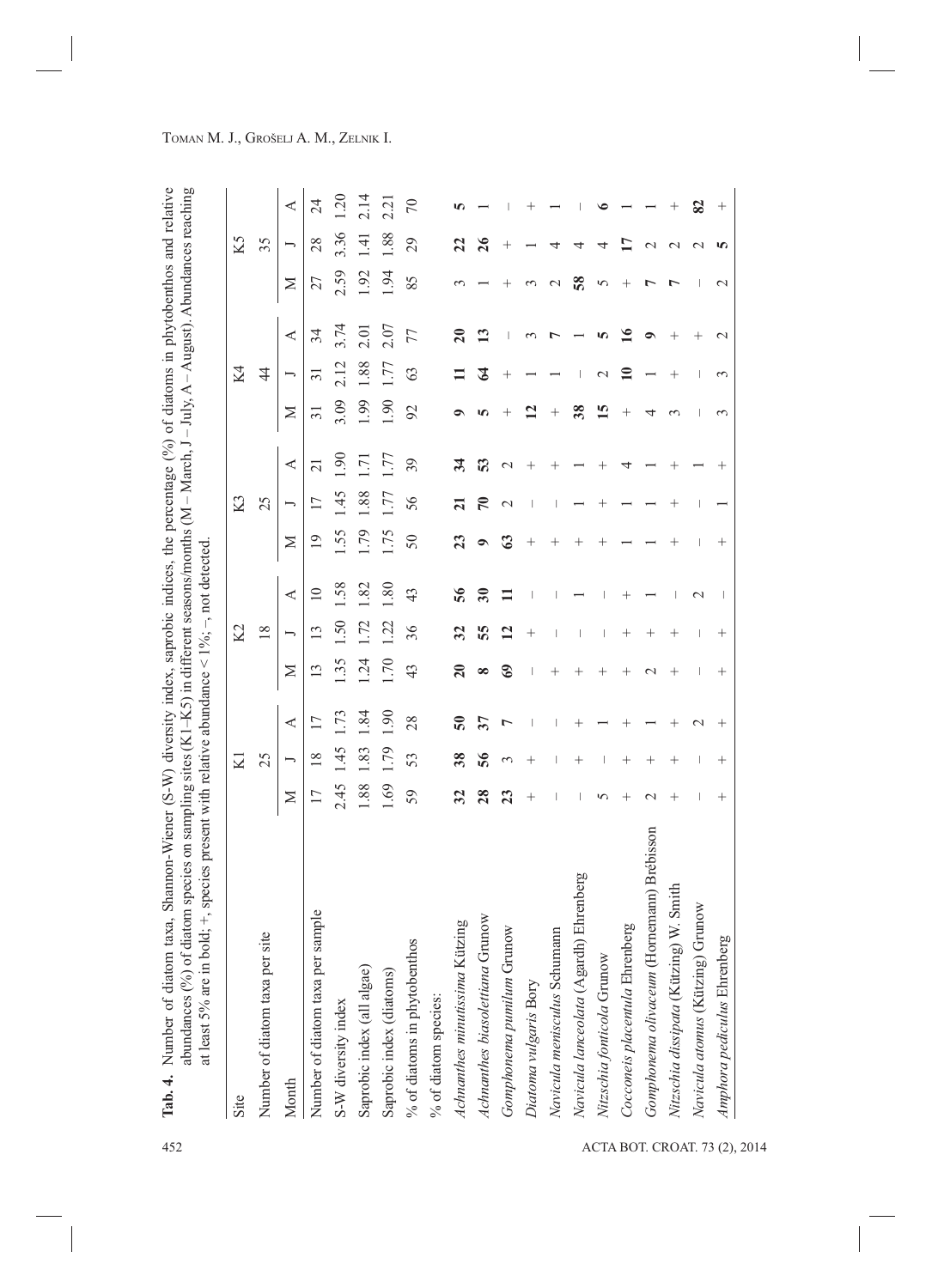The cluster analyses were performed with the program Syn-Tax (PODANI 2001) to establish the similarity between diatom communities from different sampling sites/seasons. As a method of linkage, unweighted pair group method with arithmetic mean (UPGMA) was used and the Bray-Curtis index served as a similarity measure for the creation of a dendrogram.

Detrended correspondence analysis (DCA) was applied to the diatom percentage data to explore the patterns of species changes and biological species turnover (the gradient length). The eigenvalue for the first DCA axis was  $> 0.4$  (0.76), while gradient length was 3.54 SD (standard deviation units of species turnover) and indicated strong unimodality (TER BRAAK and VERDONSCHOT 1995) and therefore canonical correspondence analysis (CCA) was chosen to explore the relationships between diatom assemblages and explanatory variables.

Separate CCAs for each environmental variable were performed to test the significance of its infl uence on the variation of species composition. Variables were gathered in three groups representing spatial, temporal and environmental gradients. Forward selection of explanatory variables was used to provide a ranking of the relative importance of the specific variables and to avoid co-linearity. Unrestricted Monte Carlo test with 999 permutations was used to test the statistical significance of the variables and canonical axes. Another CCA was done with a subset of only significant variables ( $p < 0.05$ ) and the proportions of variance explained by these variables were calculated. Variance partitioning by the mentioned groups of variables and specific significant variables was performed with a series of pCCAs. Some of the variables were not normally distributed so the data were log-transformed. Ordination of the samples according to the most important environmental parameters was made using CCA. The whole set of analyses was performed using CANOCO 4.5 (TER BRAAK and ŠMILAUER 2002).

Relationships between the diatom diversity and environmental factors were explored with Spearman correlation coefficients in SPSS version 17.

## **Results**

#### **Distribution and diversity of diatoms**

A total of 52 diatom taxa were identified in the samples from the Kamniška Bistrica River. The majority of these taxa (44) were found at the sampling site K4, in the regulated channel. The highest number of diatom species (40) was found in summer samples (A), and the lowest (34) in winter (M) samples. Two species occurred with a high share in all seasons, namely *Achnanthes biasolettiana* (5–64%) and *A. minutissima* (9–21%). The similarity of diatom assemblages is presented in Fig. 1, which indicates that about one third of taxa were common to all samples (Tab. 4). The dendrogram shows that two larger clusters are formed according to locations/spatial factors. The left group uniting the upper three locations (K1, K2, K3) shows a higher sample similarity than downstream locations (K4, K5). The total number of diatom taxa at the source site (K1) was 25 (Tab. 4). The most abundant species (≥ 5%) were *Achnanthes biasolettiana*, *A. minutissima* and *Gomphonema pumilum*.

The lowest number of diatom taxa (18 species) was detected downstream at the site K2 (Tab. 4). The most abundant were the co-dominant taxa *Gomphonema pumilum*, *Achnanthes minutissima* and *A. biasolettiana* with shares between 96% and 99%.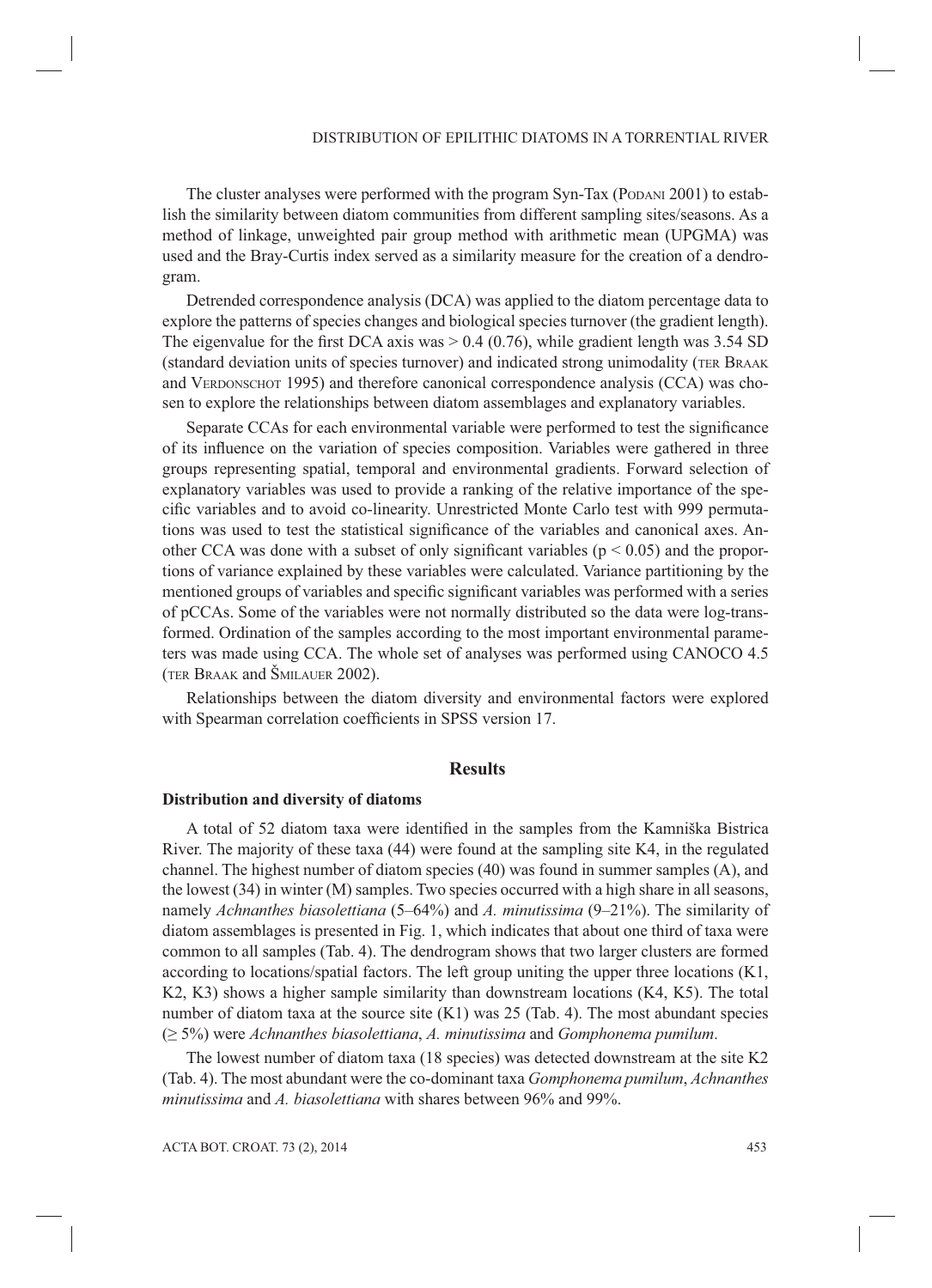

**Fig. 1.** Dendrogram showing the similarity of diatom communities in different sampling sites (K1– K5) in different seasons/months  $(M - March, J - July, A - August)$ . Left cluster unites the following samples: 1\_M and 1\_J (K1 from March and July), 2\_J (K2 from July), 1\_A and 2\_A (K1 and K2, both from August), 3\_J and 3\_A (K3 from July and August), 2\_M and 3\_M (K2 and K3, both from March). Cluster on the right side includes the samples: 4\_M and 5\_M (K4 and K5, both from March), 4\_J and 4\_A (K4 from July and August), 5\_J and 5\_A (K5) from July and August).

The total number of diatom taxa at site K3 was 25 (Tab. 4), with the same co-dominant species as in site K2 (*Gomphonema pumilum*, *Achnanthes biasolettiana* and *A. minutissima*).

The site in the regulated channel (K4) exhibited the most species-rich diatom assemblage with 44 taxa (Tab. 4). Eight taxa reached  $\geq$  5% of the relative abundance, two species (*Achnanthes biasolettiana* and *A. minutissima*) occurred with a high share in all seasons. Other common species included: *Cocconeis placentula* (A and J), *Diatoma vulgaris, Navicula lanceolata* (M), *Gomphonema olivaceum* and *Nitzschia fonticola*. In the August sample the highest number of taxa were observed (34) and the highest S-W diversity index value  $(3.74)$  was calculated  $(Tab. 4)$  – the sample also contained the highest number of taxa (6) with a relative abundance  $\geq$  5% (*Achnanthes minutissima, Cocconeis placentula, A. biasolettiana,* etc).

The total number of diatom taxa downstream of the regulated channel at site K5 was 35 (Tab. 4). The S-W diversity index value was low (1.2) due to the dominance of the species *Navicula atomus* (82%). Eight other taxa occurred with a relative abundance ≥ 5%: *Navicula lanceolata*, *Achnanthes biasolettiana*, *A. minutissima*, *Cocconeis placentula*, *Nitzschia dissipata*, *N. fonticola*, *Gomphonema olivaceum* and *Amphora pediculus*.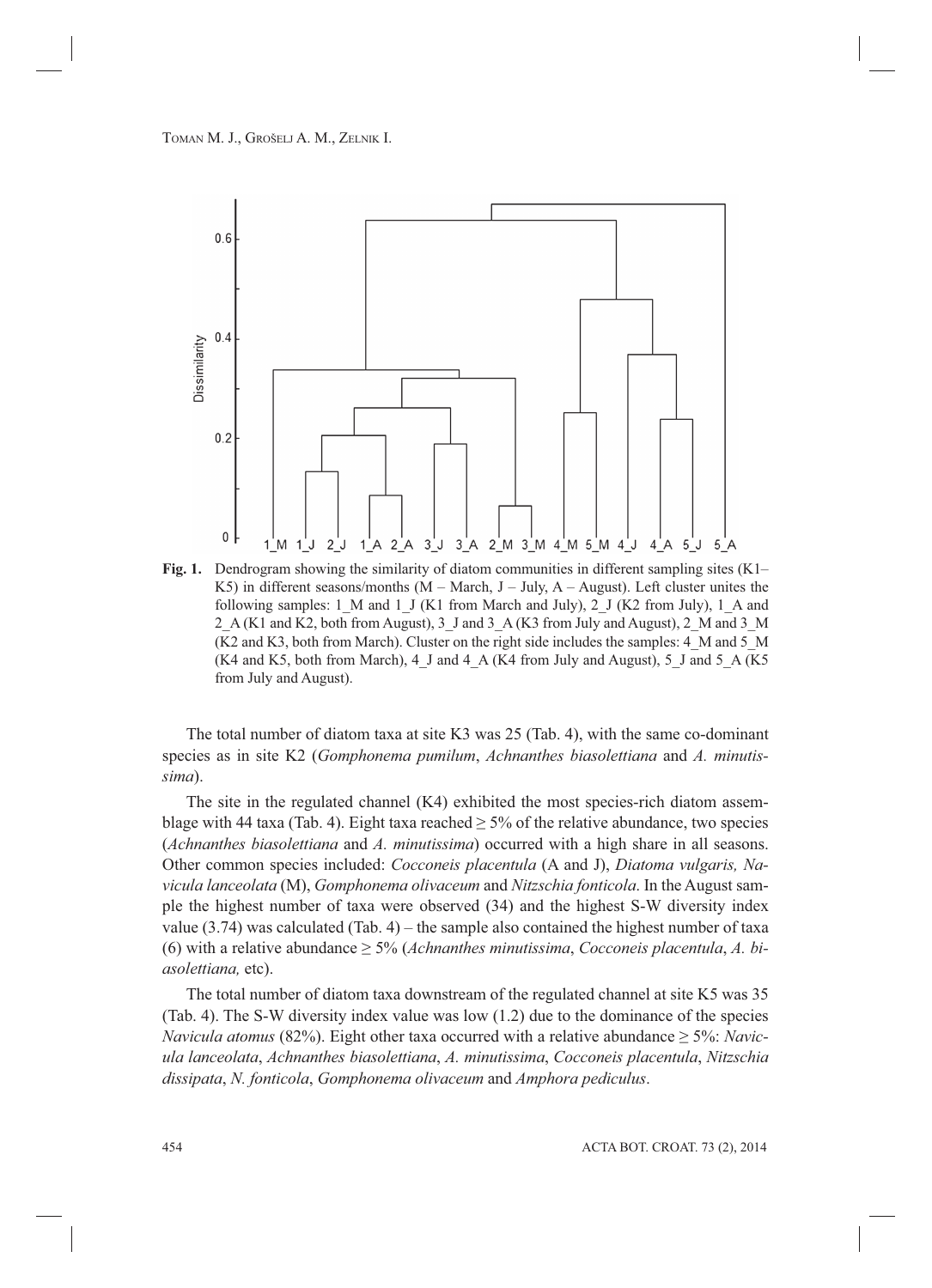## **Saprobic index and water quality**

The average SI value for all sampling sites was 1.81 which indicates a  $2<sup>nd</sup>$  quality class or β-mesosaprobic level with moderate organic loading. That was also the most common quality class in our survey. Samples from the sites close to the source were classified into  $1<sup>st</sup>$ or 2nd class which is the oligo- to β-mesosaprobic class (Tab. 4).

## **Influence of environmental and spatial factors on diatom species composition**

The greatest share of variance of the diatom community was explained by water conductivity (30.3%), water temperature (14.2%) and altitude (12.3%). Variance partitioning revealed (Tab. 5) that the highest share of diatom species composition variation is influenced by environmental factors (25%), namely water temperature and conductivity, followed by altitude  $(8.5\%)$ , which is the only spatial factor with significant influence. Water conductivity and altitude are gradients that correlate with the  $1<sup>st</sup>$  axis of the CCA (Fig. 2A, Tab. 6), while water temperature correlates with the 2<sup>nd</sup> axis of the CCA.

**Tab. 5.** Results of forward selection calculated with canonical correspondence analysis (CCA), 999 permutations. Significant environmental variables ( $p < 0.05$ ) and the percentage of the total variance of species data explained (%TVE) – gross effect of the variable and percentage as a result of variance partitioning when pCCAs were performed – net effect of the variable.

|              |               |       | Gross effect |       | Net effect |
|--------------|---------------|-------|--------------|-------|------------|
| Variable     |               | p     | $\%$ TVE     |       | $\%$ TVE   |
| Conductivity | Environmental | 0.001 | 30.3         | 0.013 | 11.4       |
| Temperature  | Environmental | 0.004 | 14.2         | 0.006 | 14.2       |
| Altitude     | Spatial       | 0.006 | 12.3         | 0.040 | 8.5        |

**Tab. 6.** The results of canonical correspondence analysis, showing the eigenvalues and percentage of the explained variance of diatom assemblages for the first two axes and their correlations with significant environmental variables. Total inertia was 1.055 and sum of all canonical eigenvalues was 0.596.

|                                                        | Axis 1    | Axis 2    |
|--------------------------------------------------------|-----------|-----------|
| Eigenvalue                                             | 0.325     | 0.161     |
| Explained variance of species-environment relation (%) | 54.5      | 27        |
| Correlation with variables:                            |           |           |
| Conductivity                                           | $-0.9156$ | $-0.1322$ |
| Temperature                                            | $-0.3359$ | $-0.7993$ |
| Altitude                                               | 0.8918    | 0.2143    |

Diatoms presented on the left side of Fig. 2B are found in the downstream sites K4 and K5 (Fig. 2A) and prefer water with high content of electrolytes (conductivity), while diatoms in the sites closer to the source, which are found on the right side, prefer water with lower conductivity.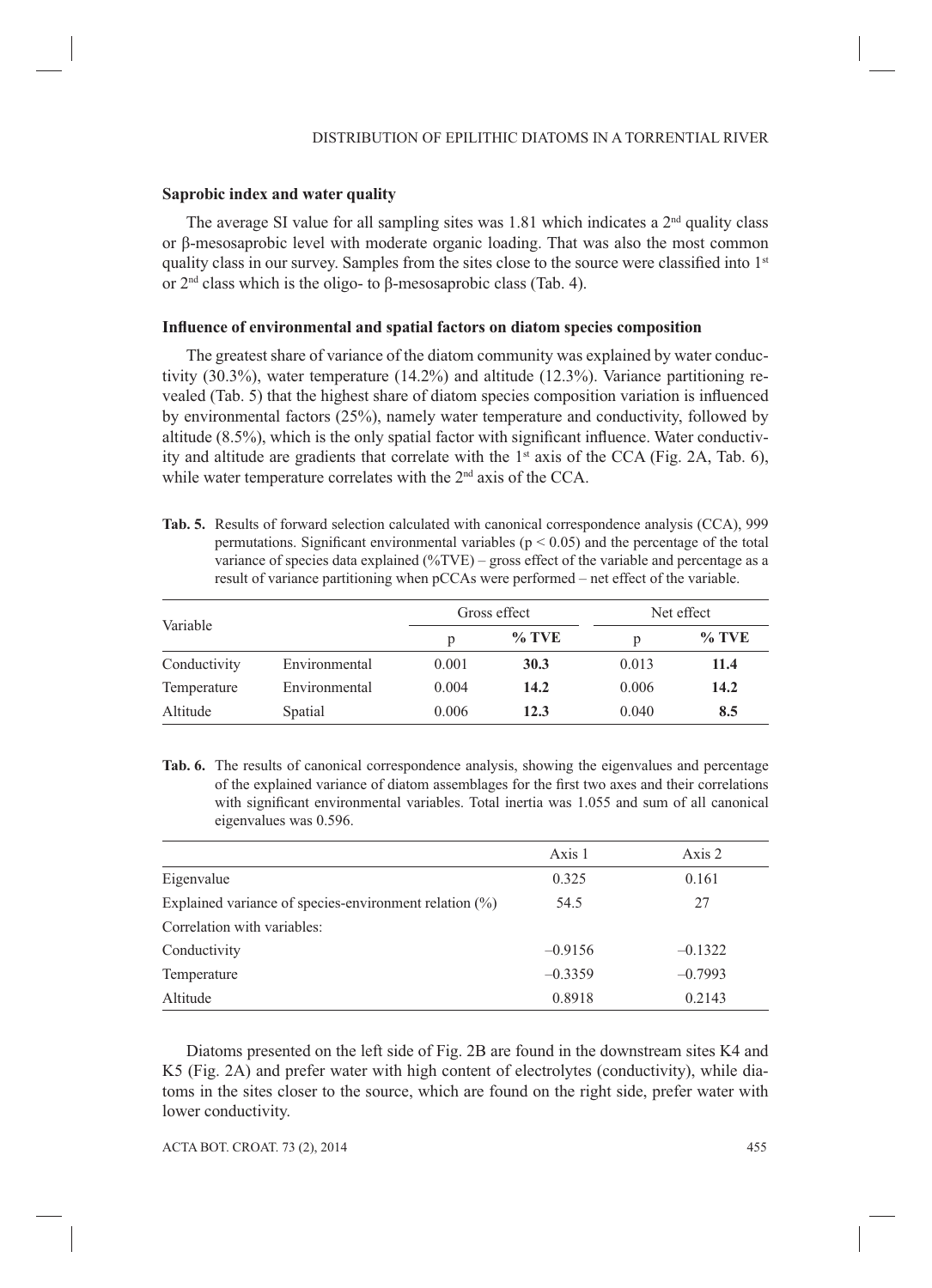

**Fig. 2.** Canonical correspondence analysis ordination diagrams of diatom assemblages from various seasons and sites of the Kamniška Bistrica River. Only significant variables are included. (A) distribution of the samples along the environmental variables, where sites are represented with numbers  $(1-5)$  and seasons/months with letters  $(M - March, J - July, A - August)$ ; (B) distribution of diatom species present in at least three samples are shown: *Ach bia – Achnanthes biasolettiana, Ach min – Achnanthes minutissima, Amp ped – Amphora pediculus, Coc ped – Cocconeis pediculus, Coc pla – Cocconeis placentula, Cym aff – Cymbella affinis, Cym min – Cymbella minuta, Cym sil – Cymbella silesiaca, Cym sin – Cymbella sinuata, Dia mon – Diatoma moniliformis, Dia vul – Diatoma vulgaris, Fra arc – Fragilaria arcus, Fra cap – Fragilaria capucina, Fra con – Fragilaria construens, Fra uln – Fragilaria ulna, Gom ang – Gomphonema angustatum, Gom oli – Gomphonema olivaceum, Gom par – Gomphonema parvulum, Gom pum – Gomphonema pumilum, Mel var – Melosira varians, Mer cir – Meridion circulare, Nav ato – Navicula atomus, Nav crt – Navicula cryptotenella, Nav gre – Navicula gregaria, Nav lan – Navicula lanceolata, Nav men – Navicula menisculus, Nav tri – Navicula tripunctata, Nit dis – Nitzschia dissipata, Nit fon – Nitzschia fonticola, Nit pal – Nitzschia palea.*

### **Correlation between environmental factors and diatom community diversity**

Correlations between environmental, spatial (altitude, distance from source, channel width) and temporal (seasons) factors were calculated. A correlation of very high significance was calculated between altitude and distance from source. Conductivity was significantly correlated with concentrations of nitrate, SRP and distance from source. Temperature was negatively correlated with altitude and content of  $O_2$ , but positively with distance from source and with relative light intensity.

Diatom species richness was positively correlated ( $p < 0.05$ ) with the saprobic index calculated on the basis of diatoms and other algae, with the cover value of organic substrate (filamentous algae and xylal) and quality class (Tab. 7). On the other hand, diversity of diatoms was negatively correlated ( $p < 0.05$ ) with the share of macrolithal, average water depth and light intensity. The most significant correlations are presented in Figs. 3A–E.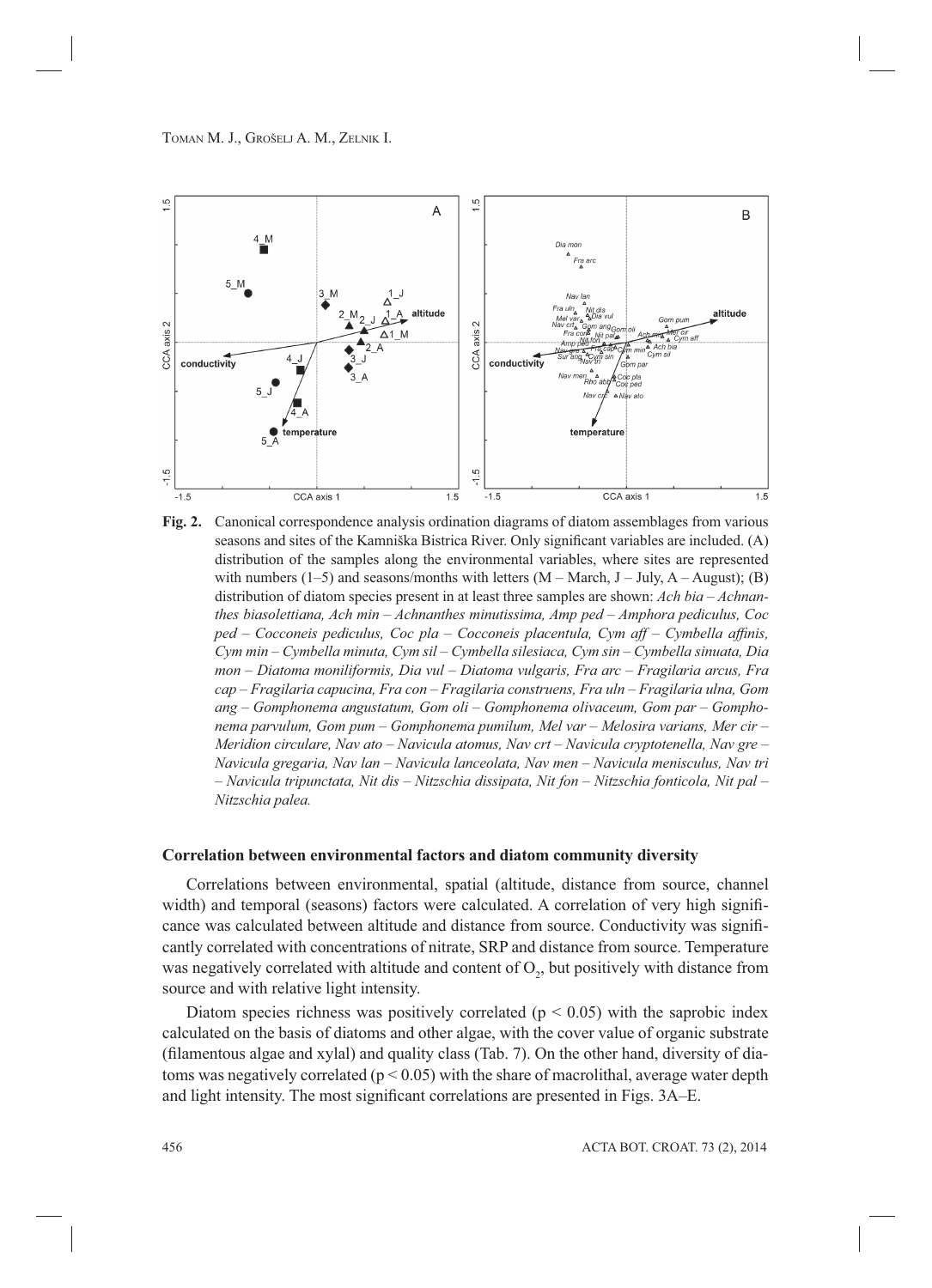**Tab. 7.** Summary of regression analyses between diatom species richness (Nr. of taxa) and Shannon-Wiener diversity index (H') and some of the environmental parametres; \*\*  $p < 0.01$ , \*  $p <$ 0.05.

| Parameter                  | H'       | Nr. of taxa |
|----------------------------|----------|-------------|
| Water quality class        | 0.508    | $0.596*$    |
| Saprobic index (all algae) | 0.217    | $0.788**$   |
| Saprobic index (diatoms)   | 0.307    | $0.627*$    |
| Algae                      | 0.437    | $0.800**$   |
| Xylal                      | 0.127    | $0.565*$    |
| Macrolithal                | $-0.278$ | $-0.662**$  |
| Water depth                | $-0.213$ | $-0.763**$  |
| Light intensity            | $-0.243$ | $-0.588*$   |



Fig. 3. Statistically significant correlations between the number (N) of diatom taxa in the sample and water depth  $(A)$ , % of macrolithal in the substrate  $(B)$ , % of cover with filamentous algae (C), saprobic index (SI) calculated on the base of diatoms (D) and SI calculated on the base of all algae (E).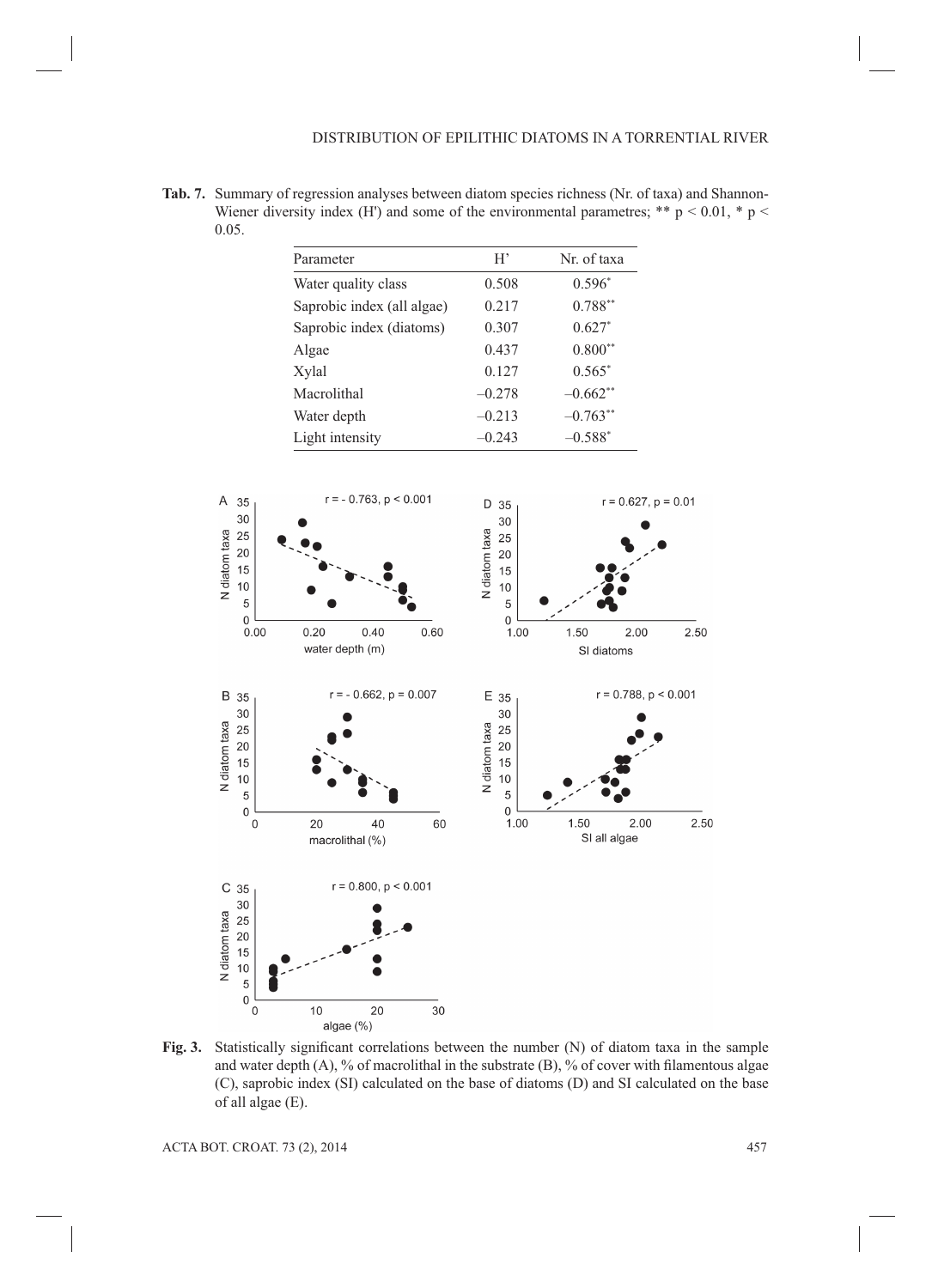## **Discussion**

In the temperate zone, diatoms are the most abundant algae in the periphyton community, especially in streams with a stony substrate, with the highest share in spring and autumn periods. In the samples from the investigated torrential river, diatoms represented from 28 to 92% of the primary producers (Tab. 4). The highest number of the species was found in August – when low abundances of Chlorophyta and Cyanobacteria were detected.

The similarity of diatom assemblages (Fig. 1) reflected the locations  $\frac{1}{1}$  spatial factors. The left group uniting the upper three locations shows a higher sample similarity than downstream locations. A lower rate of similarity is a consequence of greater variation in natural factors such as water temperature, as well as the variety of human impacts on the river ecosystem. About a third of taxa were common to all samples (see Tab. 4). For instance, species *Achnanthes minutissima, A. biasolettiana, Gomphonema pumilum, G. olivaceum* and *Cocconeis placentula* were most common and present in all samples; moreover, they often reached high shares in the epilithic community (Tab. 4). These taxa have the ability to attach firmly to substrata, which increases the temporal occurrence of these diatoms (VIRTANEN et al. 2011). Authors from different parts of the world report that *A. minutissima* is one of the most frequent taxa in epilithic diatom communities in running waters (HOFFMAN et al. 2011, SOLTANPOUR-GARGARI et al. 2011, VIRTANEN et al. 2011), mainly because of the wide ecological amplitude, making it a pioneer taxon.

According to HOFFMAN et al. (2011) *Achnanthes biasolettiana* and *Gomphonema pumilum* prefer Ca-rich, oligotrophic to mesotrophic running waters on limestone bedrock of the alpine and pre-alpine regions where they often reach high abundance. This is also the case in our research area and in accordance with our results (Tab. 4). Besides, HOFFMAN et al. (2011) and VIRTANEN et al. (2011) emphasize that *A. minutissima* and *G. pumilum* inhabit periphyton communities as a complex of different species (HOFFMAN et al. 2011) so the same species is not necessarily present in all samples. These facts explain their common occurrence and relatively wide ecological niches.

The most abundant winter diatoms with relative abundance  $\geq$  5% in the winter period, beside the common taxa (*Achnanthes biasolettiana*, *A. minutissima, Gomphonema pumilum)* were: *Navicula lanceolata, Diatoma vulgaris, Gomphonema olivaceum, Nitzschia fonticola,* and *Nitzschia dissipata.*

The taxa *Achnanthes biasolettiana* and *A. minutissima* were also the most abundant in spring and summer. Their ability to firmly attach to the substratum in changeable water flows (VIRTANEN et al. 2011) as well as their quick recolonization could be the reasons for their constant presence in the periphyton community. Some other species that attach to substrata, such as *Cocconeis placentula and Gomphonema pumilum* also exceeded the share of 5% in that period. The mentioned situation in August was similar in the first three sites, while in the downstream section the most common species were *A. minutissima, Cocconeis placentula, Navicula atomus* and *Nitzschia fonticola*.

The most diverse genus was *Navicula* with 14 species found, which was in accordance with findings in SOLTANPOUR-GARGARI et al. (2011) who reported *Navicula* and *Nitzschia* to be the most diverse genera.

Samples from the upper three sites (source region) showed low values (1.35–2.5) of the S-W index as a result of lower species richness and species dominance (Tab. 4). Low concentrations of nitrates, SRP and total dissolved solids in the water, as well as low tempera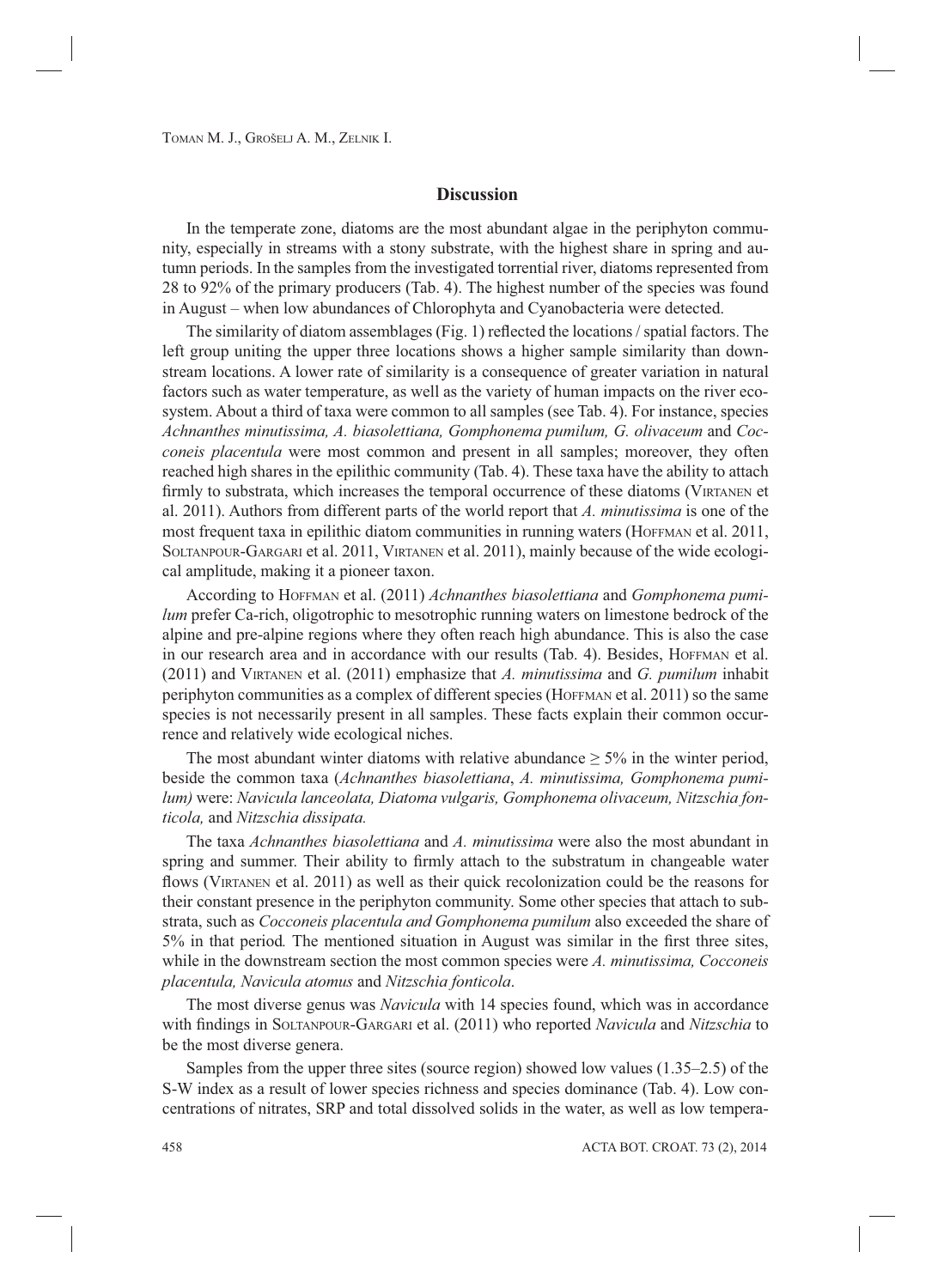tures and unstable substrate could be the main ecological factors for very low productivity, which causes low species richness and/or diversity. A relatively low value of the diversity index (1.20) was calculated from summer samples at the downstream site (K5) due to the dominance of the species *Navicula atomus* (82%). This species occurrs frequently in warmer periods and is very tolerant of organic loading (HÜRLIMANN and SCHANZ 1993, GOMA 2005). The facts that in August temperature reached the highest values and site K5 lies downstream of the water treatment plant, the farming and urban area might explain the dominance of the mentioned species, which reduced the diversity of diatom community.

The greatest diversity index value (3.74) was calculated for the summer downstream sample K4, where nutrient concentrations were high. This sample was the most species-rich and had the highest number of taxa (6) exceeding a relative abundance of 5%, i.e., *Achnanthes minutissima*, *Cocconeis placentula* and *A. biasolettiana*, together comprising about 50% of the diatom assemblage. However, no significant correlations between Shannon-Wiener diversity index and any of the included variables was calculated.

Water quality was evaluated using the saprobic index. Most of the sites belong to oligosaprobic and oligo-β-mesosaprobic states, characteristic of moderate organic loading. The most abundant taxa at sites K2, K1 and K3 (such as *Achnanthes minutissima* and *A. biasolettiana*) were characteristic of a β-mesosaprobic state, while *Gomphonema pumilum* is characteristic of an oligosaprobic state (HOFFMAN et al. 2011).

Samples from the sites close to the source were classified into  $1<sup>st</sup>$  or  $2<sup>nd</sup>$  class which is the oligo- to β-mesosaprobic class (Tab. 4) and indicates low organic loading.

Influences of environmental and spatial factors on the diatom community were tested using CCA. The significant variables explained almost 57% of diatom species composition (Tab. 5), which is similar to results published by PASSY (2007), where the share reached 60%. On the other hand, there is a great difference in results of variance partitioning, since the share of variance explained with pure environmental factors in our case (25.6%) was almost three times higher than calculated by PASSY (2007) (9%), while in case of the spatial factors our result was about twice as low. A possible reason for mentioned differences could be the size of research area, since the river we studied was four times as short as the river studied by PASSY (2007); SOININEN (2007) reports that the relative importance of environmental and spatial factors varies with study scale. Moreover, SOININEN (2007) claims that distance effects are negligible over small scales, while at broader scales they may overwhelm the importance of local environmental factors.

In our study, the highest share of variance of the epilithic diatom community was explained by water conductivity and temperature (environmental factors) and altitude (topographic factor). Their pure (net) effects on diatom species composition were slightly different (Tab. 5), as water temperature explained the highest share of the variance. Temperature, conductivity and altitude were also found to be major determinants of diatom communities by SOININEN (2007), temperature was emphasised by IzAGIRRE and ELOSEGI (2005), altitude by BELTRAMI et al. (2012) and conductivity by VIRTANEN and SOININEN (2012).

The share of total variance explained with pure selected factors dropped to 34%, most probably due to the high correlation of conductivity with altitude. The spatial variation in communities may also reflect the effects of unmeasured environmental variables (VIRTANEN and SOININEN 2012). Considering the net effects of variables the highest share of variance is explained by temperature, which highly correlates with relative light intensity, while no significance was calculated with seasons.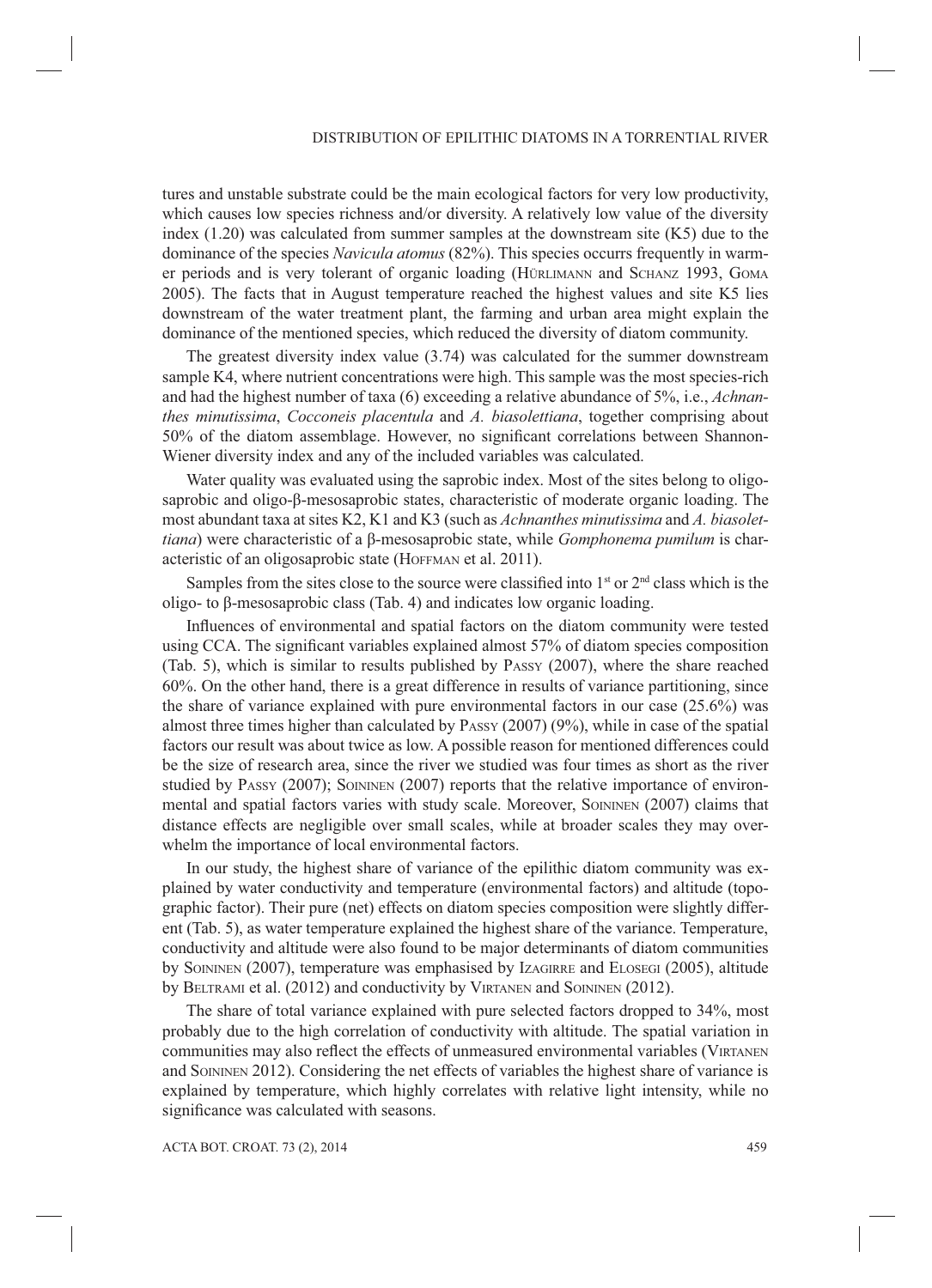Diatoms distributed on the left side of the diagram (Fig. 2B) are found in the downstream sites K4 and K5 (Fig. 2A) and prefer water with high content of electrolytes (conductivity). Species like *Navicula cryptotenella, N. gregaria, N. veneta, Nitzschia palea, Surirella angusta* have been defined as indicators for eutrophic and polluted streams and found in streams with high conductivity and phosphorous and nitrogen content (VIRTANEN AND SOIN-INEN 2012).

Exogenous factors that influence the periphytic community often have synergistic effects making the influence of a single variable on the species composition, diversity and other community characteristics hard to define. There is also the question of size of the studied area (SOININEN 2007), which determines the order of specific factors. Furthermore, there is also the influence of biotic interactions (grazing, competition) which are exceedingly difficult to quantify. The mentioned facts could be possible reasons for the differing conclusions on the importance of various factors in structuring epilithic diatom communities (SOININEN 2007, LANGE et al. 2011, BELTRAMI et al. 2012).

A highly significant correlation was calculated between altitude and distance from source indicating that these spatial variables are very closely related. Conductivity is significantly correlated with concentrations of nitrate, SRP and distance from source, which also represent increased human influence (Tab. 1). On the other hand conductivity also correlates with cover of filamentous algae and periphyton biomass as dependant elements, indicating that conductivity could suitably reflect trophic conditions, which is very simple to measure. As expected, temperature was negatively correlated with altitude and content of  $O<sub>2</sub>$ , but positively with distance from source. The highest correlation was calculated with relative light intensity, which is also an important factor determining the structure and function of the periphyton community (LANGE et al. 2011).

Species diversity is determined by the diversity of microhabitats and effects like amount of nutrients, water temperature, flow regime and stability of the ecosystem, which depends mainly on hydrological disturbances and pollution (MOSS 2010). VELGHE et al. (2012) calculated negative correlation between diatom species richness and amount of phosphorous. In our case diatom species richness was unexpectedly positively correlated ( $p < 0.05$ ) with the saprobic index calculated on the basis of diatoms / all algae, with water quality class and with the cover value of filamentous algae (Tab.  $7$ , Fig. 3). These findings indicate low content of organic matter and nutrients, too low even to enable the thriving of species-rich epilithic diatom community, which needs higher amounts of nutrients and/or organic matter to support high number of species.

### **Conclusion**

Our results revealed considerable changes in diatom species composition along the river, which much outweighed the changes during the year. Other researchers observed minor changes in diatom community composition between seasons.

The highest share of variance of the periphytic diatom community was explained by environmental factors – by water temperature and conductivity. Considering that temperature mostly depends on climatic conditions, the conductivity is greatly influenced by human impact, for instance it strongly correlates with nitrates and SRP. Besides, it also strongly correlated with periphyton biomass and cover of filamentous algae, so it seems to be a good indicator of nutrient loading.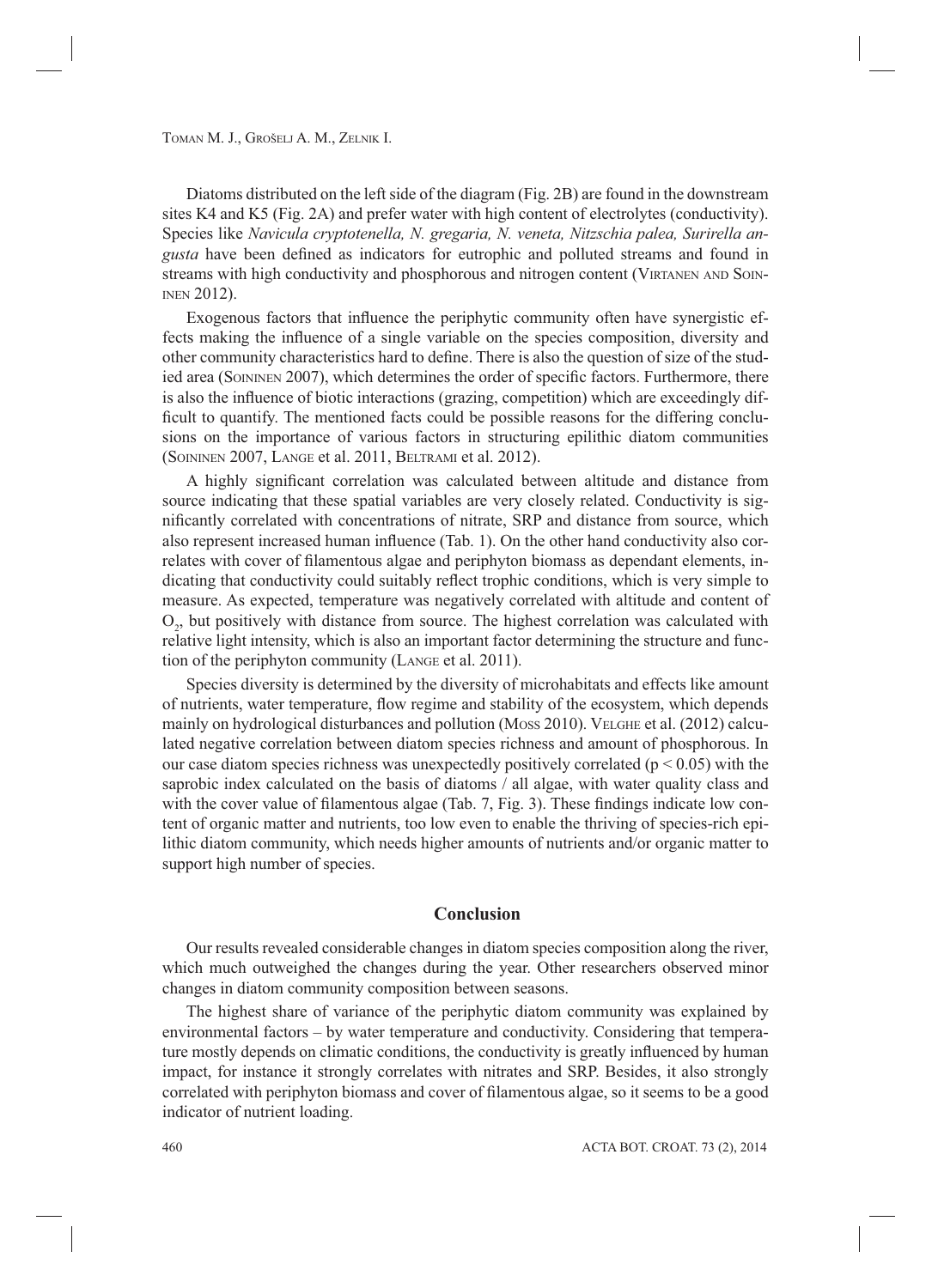Water Framework Directive as the official monitoring system in the European Union is more focused on the evaluation of ecosystem state, rather than water quality state. Diatom communities are good indicators of an ecological state and should be used further in monitoring.

# **Acknowledgements**

We would like to thank Gorazd Kosi, PhD. for his help with diatom determination.

## **References**

- ALMEIDA, S. F. P., FEIO, M. J., 2012: DIATMOD: diatom predictive model for quality assessment of Portuguese running waters. Hydrobiologia 695, 185–197.
- APHA (American Public Health Association), 1998: Standard methods for examination of water and waste water. American Public Health Association, Washington, DC.
- AQEM consortium, 2002: Manual for the application of the AQEM method: a comprehensive method to assess European streams using benthic macroinvertebrates, developed for the purpose of the Water Framework Directive. Version 1.0, February 2002.
- BELTRAMI, M. E., CIUTTI, F., CAPPELLETTI, C., LÖSCH, B., ALBER, R., ECTOR, L., 2012: Diatoms from Alto Adige/Südtirol (Northern Italy): characterization of assemblages and their application for biological quality assessment in the context of the Water Framework Directive. Hydrobiologia 695, 153–170.
- BIGGS, B. J. F., CLOSE M. E., 1989: Periphyton biomass dynamics in gravel bed rivers the relative effects of flows and nutrients. Freshwater Biology 22, 209–231.
- BIGGS, B. J. F., KILROY, C., 2000: Stream periphyton monitoring manual. NIWA, The New Zealand Ministry for the Environment, Christchurch.
- BUSER, S., 2009: Geological map of Slovenia. Geological survey of Slovenia, Ljubljana.
- FRANKOVICH, F. A., GAISER, E. E., ZIEMAN, J. C., WACHNICKA, A. H., 2006: Spatial and temporal distributions of epiphytic diatoms growing on *Thalassia testudinum* Banks *ex* König: relationships to water quality. Hydrobiologia 569, 259–271.
- GOMA, J., RIMET, F., CAMBRA, J., HOFFMANN, L., ECTOR, L., 2005: Diatom communities and water quality assessment in mountain rivers of the upper Segre basin (La Cerdanya, Oriental Pyrenees). Hydrobiologia 551, 209–225.
- HINDÁK, F., MARVAN, P., KOMÁREK, J., ROSA, K., 1978: Sladkovodne riasy. Slovenske pedagogicke nakladatelstvo, Bratislava.
- HOFFMAN, G., WERUM, M., LANGE-BERTALOT H., 2011: Diatomeen im Süsswasser-Benthos Von Mitteleuropa: Bestimmungsflora Kieselalgen Für Die Ökologische Praxis : Über 700 der häufigsten Arten und ihre Ökologie. A.R.G. Gantner.
- HÜRLIMANN, J., SCHANZ, F., 1993: The effects of artificial ammonium enhancement on riverine periphytic diatom communities. Aquatic Sciences 55, 40–64.
- IZAGIRRE, O., ELOSEGI, A., 2005: Environmental control of seasonal and inter-annual variations of periphytic biomass in a North Iberian stream. Annales de Limnologie – International Journal of Limnology 41, 35–46.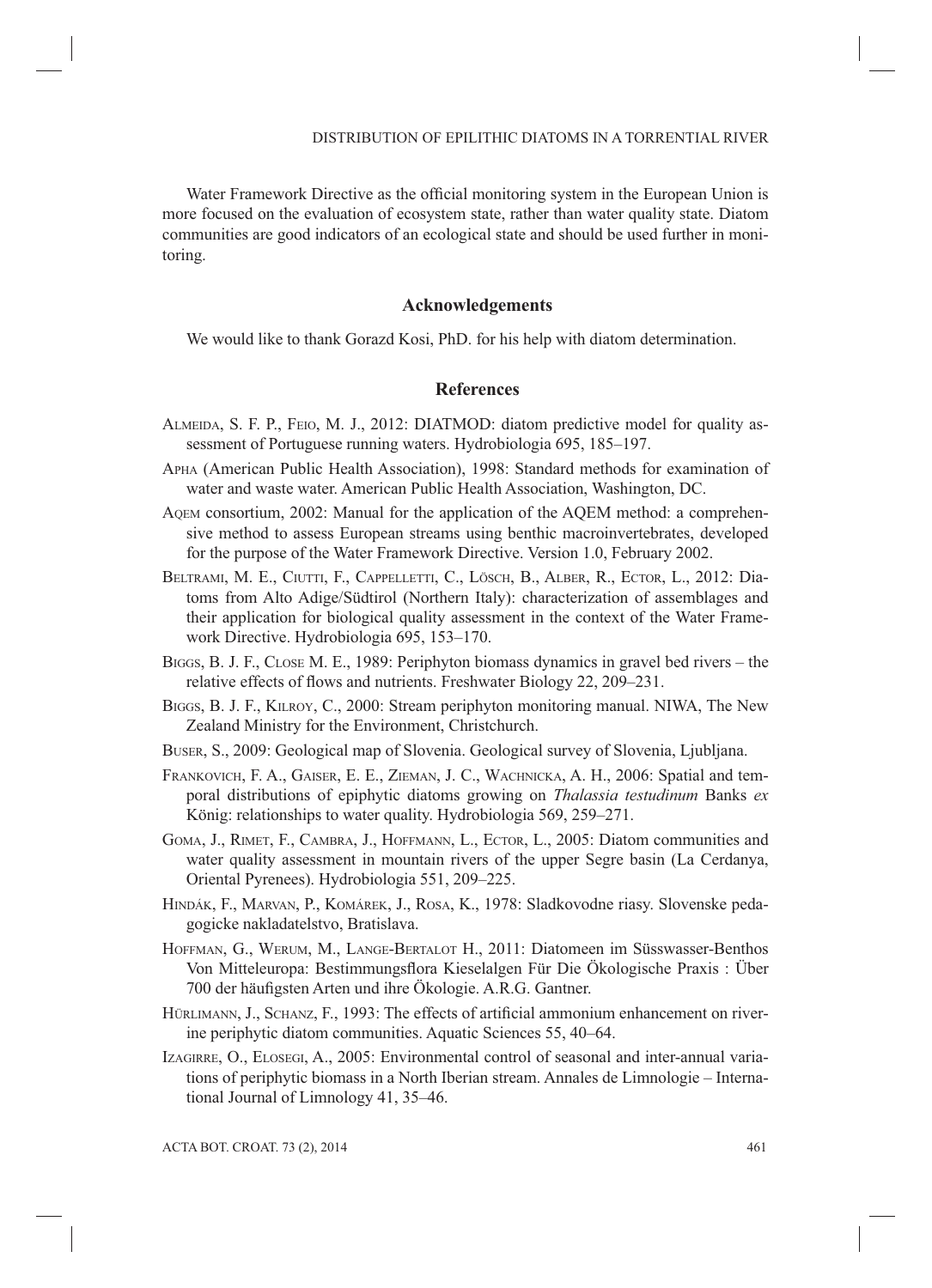- JASPRICA, N., HAFNER, D., 2005: Taxonomic composition and seasonality of diatoms in three Dinaric karstic lakes in Croatia. Limnologica 35, 304–319.
- JASPRICA, N., CARIC, M., KRSINIC, F., KAPETANOVIC, T., BATISTIC, M., NJIRE, J., 2012: Planktonic diatoms and their environment in the lower Neretva River estuary (Eastern Adriatic Sea, NE Mediterranean). Nova Hedwigia 141, 405–429.
- KELLY, M. G., GOMEZ-RODRIGUEZ, C., KAHLERT, M., ALMEIDA, S. F. P., BENNETT, C., et al., 2012: Establishing expectations for pan-European diatom based ecological status assessments. Ecological Indicators 20, 177–186.
- KISS, K. T., KLEE, R., ECTOR, L., ÁCS, É., 2012: Centric diatoms of large rivers and tributaries in Hungary: morphology and biogeographic distribution. Acta Botanica Croatica 71,  $1 - 53$ .
- KRIVOGRAD KLEMENČIČ, A., SMOLAR-ŽVANUT, N., ISTENIČ, D., GREISSLER-BULC, T., 2010: Algal community patterns in Slovenian bogs along environmental gradients. Biologia 65, 422–437.
- KRIVOGRAD KLEMENČIČ, A., TOMAN, M. J., 2010: Influence of environmental variables on benthic algal associations from selected extreme environments in Slovenia in relation to the species identification. Periodicum Biologorum 112, 179-191.
- KOMÁREK, J., ANAGNOSTIDIS, K., 2002: Cyanoprokaryota. 2. Teil: Oscillatoriales. In: BÜDEL, B., GARTNER, G., KRIENITZ, L, SCHAGERL, M. (eds.), Suswasserflora von Mitteleuropa, Band 19/2.. Elsevier, Spektrum akademischer Verlag, München.
- KOSI, G., ŠIŠKO, M., BRICELJ, M., URBANIČ, G., GRBOVIČ, J., ROTAR, B., STANIČ, K., 2006: Adaptation of Saprobic Index to the demands of Water Framework Directive (Directive 2000/60/EC) for the assessment of ecological state of the rivers in Slovenia using phytobenthos (in Slovenian).
- KRAMMER, K., LANGE-BERTALOT, H., 1986-1991: Bacillariophyceae. Süßwasserflora von Mitteleuropa, 2 (1–4). Fischer, Stuttgart.
- LANGE, K., LIESS, A., PIGGOTT, J. J., TOWNSEND, C. R., MATTHAEI, C. D., 2011: Light, nutrients and grazing interact to determine stream diatom community composition and functional group structure. Freshwater Biology 56, 264–78.
- MARTÍNEZ DE FABRICIUS, A. L., MAIDANA, N., GÓMEZ, N., SABATER, S. 2003: Distribution patterns of benthic diatoms in a Pampean river exposed to seasonal floods: the Cuarto River (Argentina). Biodiversity and Conservation 12, 2443–2454.
- MONTEIRO, M. I. C., FERREIRA, F. N., DE OLIVEIRA, N. M. M., ÁVILA, A. K., 2003: Simplified version of the sodium salicylate method for analysis of nitrate in drinking waters. Analytica Chimica Acta 477, 125–129.
- MOSS, B., 2010: Ecology of Freshwaters. Wiley-Blackwell, Chichester.
- PASSY, S. I., 2007: Community analysis in stream biomonitoring: What we measure and what we don't. Environmental Monitoring and Assessment 127, 409–417.
- PODANI, J., 2001: SYN-TAX-2000. Computer programs for data analysis in ecology and systematics. Scientia Publishing, Budapest.
- SOININEN, J., 2007: Environmental and spatial control of freshwater diatoms a review. Diatom Research 22, 473–490.
- SOLTANPOUR-GARGARI, A., LODENIUS, M., HINZ, F., 2011: Epilithic diatoms (Bacillariophy-